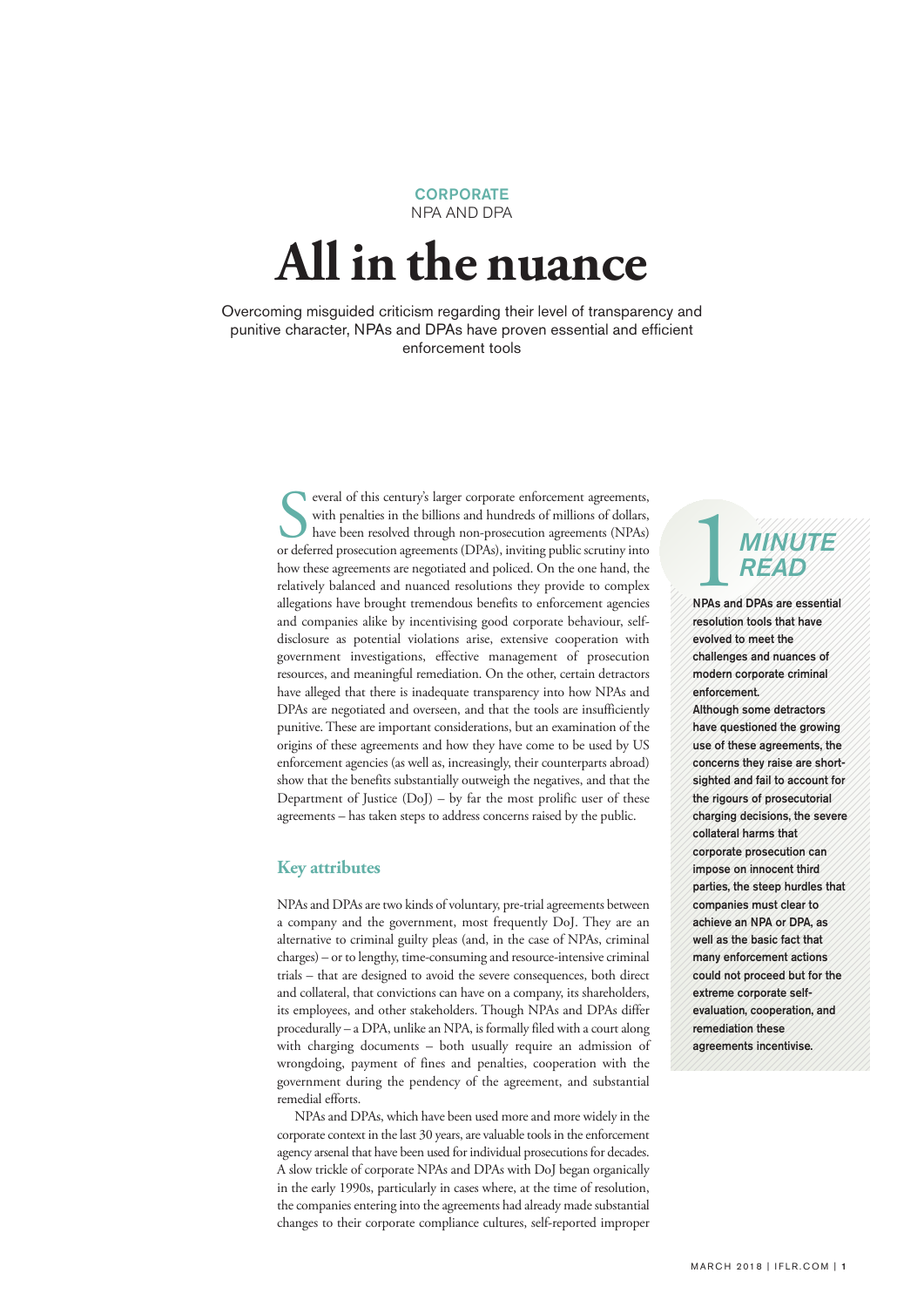activities, and taken material steps toward remediation of identified misconduct. This trickle turned into a more regular stream of agreements after a June 1999 memorandum by then deputy attorney general Eric Holder, which set forth certain principles of corporate prosecution and stated expressly that corporate non-prosecution may be appropriate in cases where certain cooperation and public interest conditions are met. As the use of NPAs and DPAs became more formalised thereafter, the numbers executed by DoJ exploded. A semiannual study conducted by the authors' law firm, Gibson, Dunn & Crutcher, for example, identified 21 publicly-available NPAs and DPAs from 2000-2004; from 2005-2009, that number increased more than six times, to 128. Compared to some measures of corporate enforcement, however, NPAs and DPAs continue to take a back seat to more traditional enforcement action. A database maintained by the University of Virginia School of Law, for example, logged 775 corporate guilty pleas, acquittals, and convictions from 2000-2004 (a ratio of approximately one NPA or DPA to 37 alternative outcomes), and 919 such outcomes from 2005-2009 (a ratio of approximately one NPA or DPA to seven alternative outcomes). While the use of NPAs and DPAs as a percentage of corporate enforcement actions has grown in recent years, the average number of publicly available agreements has remained relatively steady since the early days of their adoption, with annual figures falling within a range of approximately 22 to 40 agreements each year since 2006.

### **Key considerations**

Some critics have railed against NPAs and DPAs as soft alternatives to filed criminal charges that do not sufficiently punish bad corporate actors, but this short-sighted view discounts the rigorous process that prosecutors engage in to arrive at charging decisions. Particularly in highprofile and high-impact cases, charging decisions are made in a structured and principled way, founded in considerations of the public interest. In the US, prosecutors have always had broad discretion to decide whether to bring charges in both individual and corporate cases, and they almost always do so on the basis of more complete information than is available to the general public regarding a company's actions (or inactions), the sufficiency of available evidence – particularly as it relates to criminal intent, and the potential impacts of indictment. This is especially accurate in cases resulting in an NPA

or DPA, which typically signal that a company has undertaken a comprehensive criminal internal investigation, highlighting any identified wrongdoing, and engaged in an open and meaningful dialogue with prosecutors that would not have occurred if the company had taken a more adversarial posture.

The US Attorney's Manual (USAM), the guiding text for federal prosecutors, provides detailed direction to prosecutors regarding how to treat corporate targets and requires a balanced analysis before charging decisions are made. At the outset, the USAM states that, in appropriate cases, elements such as industry-wide deterrence, specific deterrence, and the curbing of great public harm may counsel in favour of corporate indictment. It also, however, notes the 'serious[] harm[]' to 'innocent third parties who played no role in the criminal conduct' that can flow from corporate prosecutions when they affect 'blameless investors, employees, and others'. Other outsized collateral impacts of indictment might include suspension or debarment from government contracting, devastating reputational damage disproportionate to the alleged misconduct, and collateral use of the indictment and prosecution in civil litigation. On the extreme end of this argument lie cases like Arthur Andersen, for which indictment and prosecution operated as a corporate death sentence in 2002. Years later, a Supreme Court decision reversed Arthur Andersen's conviction, but at that point the damage was already done, and the company was defunct.

Prosecutors are therefore charged with engaging in a nuanced inquiry before offering or agreeing to NPAs or DPAs, and are expected to employ them only in appropriate cases. And there are hurdles to reaching a decision to offer an NPA or DPA: the USAM sets forth 10 rigorous factors that prosecutors should consider when making charging decisions, in addition to the factors relevant to leniency for individuals. These include:

- the nature and seriousness of the offence;
- the pervasiveness of the wrongdoing;
- whether the corporation has a history of similar misconduct;
- cooperation by the company in the investigation of corporate agents;
- the existence and effectiveness of the corporation's compliance program;
- timely and voluntary disclosure of wrongdoing;
- remedial actions taken;
- collateral consequences including impacts to shareholders, pension holders, employees, and the public;
- the adequacy of remedies such as civil and regulatory enforcement; and
- the adequacy of prosecution of individuals responsible for corporate malfeasance.

Far from making charging decisions in a black box, subject to the vagaries and whims of individual DoJ personnel, prosecutors therefore engage in a complex analysis and, particularly in the big-impact cases, run their recommendations up the chain of command before landing on a particular voluntary resolution demand. Often, this analysis falls in favour of indictment and trial, or seeking a guilty plea. Occasionally, it results in an NPA or DPA. And periodically, especially in highvalue, complex cases, NPAs and DPAs are deployed as part of a suite of resolutions applied to various corporate arms of a larger corporate entity. In theTeliaCompany case concluded last year, for example, in which Telia and its Uzbek subsidiary were accused of anti-bribery violations, the parent company received a DPA, while the Uzbek subsidiary, which had engaged directly in the alleged conduct, pled guilty. In other cases, different corporate entities have received a mix of DPAs, NPAs and/or plea agreements, or multiple enforcement entities have used a single, joint DPA to resolve concurrent investigations. These tools are used flexibly to address the very different circumstances presented by each case, and the government's approach recognises that there is no one-size-fits-all remedy for entities with differing levels of culpability or harms inflicted on the public interest. It is entirely possible, for example, that in cases like Telia, if the government were restricted to either bringing charges or declining to prosecute, it would have been limited to prosecuting only the Uzbek subsidiary, without securing further remedial action and cooperation from Telia Company.

Flexibility is key in the deployment of NPAs and DPAs, and they have been used creatively over time to target specific corporate missteps or compliance deficiencies. In the Aibel Group DPA in 2007, for example, DoJ conditioned the DPA upon dramatic revisions to Aibel's compliance and governance structure, including the appointment of an independent executive board member, the establishment of a compliance committee, and the engagement of outside compliance counsel. In other cases, the government has extracted such terms from companies as agreements to cease participating in certain commercial markets, developing state-of-the-art security plans for communications infrastructure, and implementing worldwide corporate compliance program changes. More common